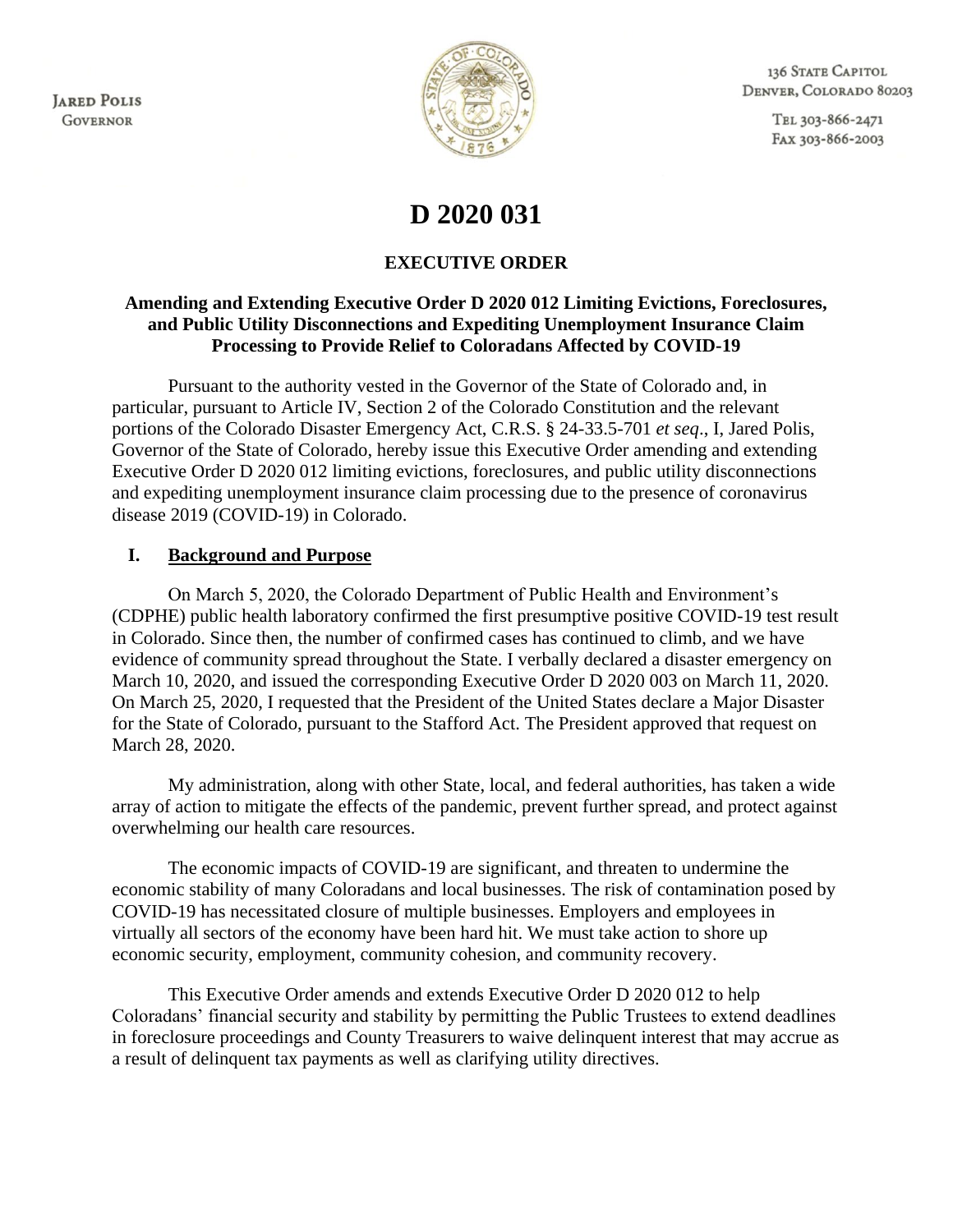#### **II. Amendments**

Sections II and III of Executive Order D 2020 012 are amended to read as follows:

1. Replace Paragraph II.H with the following:

I authorize the Public Trustees of the State of Colorado to temporarily extend the deadlines up to and including April 30, 2020 in the following provisions: § 38-38-102 (concerning the deadline for recordation of a Notice of Election and Demand for sale); § 38-38-103 (concerning the deadline for mailing a Combined Notice); § 38- 38-104 (concerning the deadline for a party to file a Notice of Intent to Cure and the time within which a Trustee must mail the notice to the note holder or its attorney, and the deadline for tendering funds to cure); § 38-38-302 (concerning the deadline to tender redemption funds); and § 38-38-501 (concerning the deadline to execute and record a confirmation deed). Any action by a Public Trustee concerning these extensions should be made available on the Public Trustee's website, electronic mail, or automated messages.

2. Replace Paragraph II.I with the following:

I authorize the County Treasurers of the State of Colorado to take action to suspend or waive delinquent interest through April 30, 2020 that may accrue pursuant to the provisions of C.R.S. § 39-10-104.5 as a result of delinquent tax payments. I further authorize county treasurers to accept multiple payments from any taxpayer ahead of payment deadlines and encourage any taxpayer to make second-installment payments ahead of the June 15 deadline established in C.R.S. § 39-10-104.5(2). Any action by a Treasurer to waive delinquent interest shall be made with advance notice to any entity that imposes a mill levy within the county and shall be made available on the Treasurer's website, electronic mail, or automated messages. This Executive Order does not authorize County Treasurers to waive delinquent interest pursuant to the provisions of C.R.S. § 39-10-104.5 that accrues after April 30, 2020.

3. Add the following sentence to the end of Paragraph III.A:

This directive does not cover disconnections necessary for safety purposes.

4. Amend Paragraph III.F. by striking the words: "or a public utility customer who is seeking such tariff status" and adding the following sentence to the end of Paragraph III.F.:

Those public utilities without a tariff established by the PUC shall establish their own definition of "small business consumers," as necessary for purposes of implementing this Executive Order.